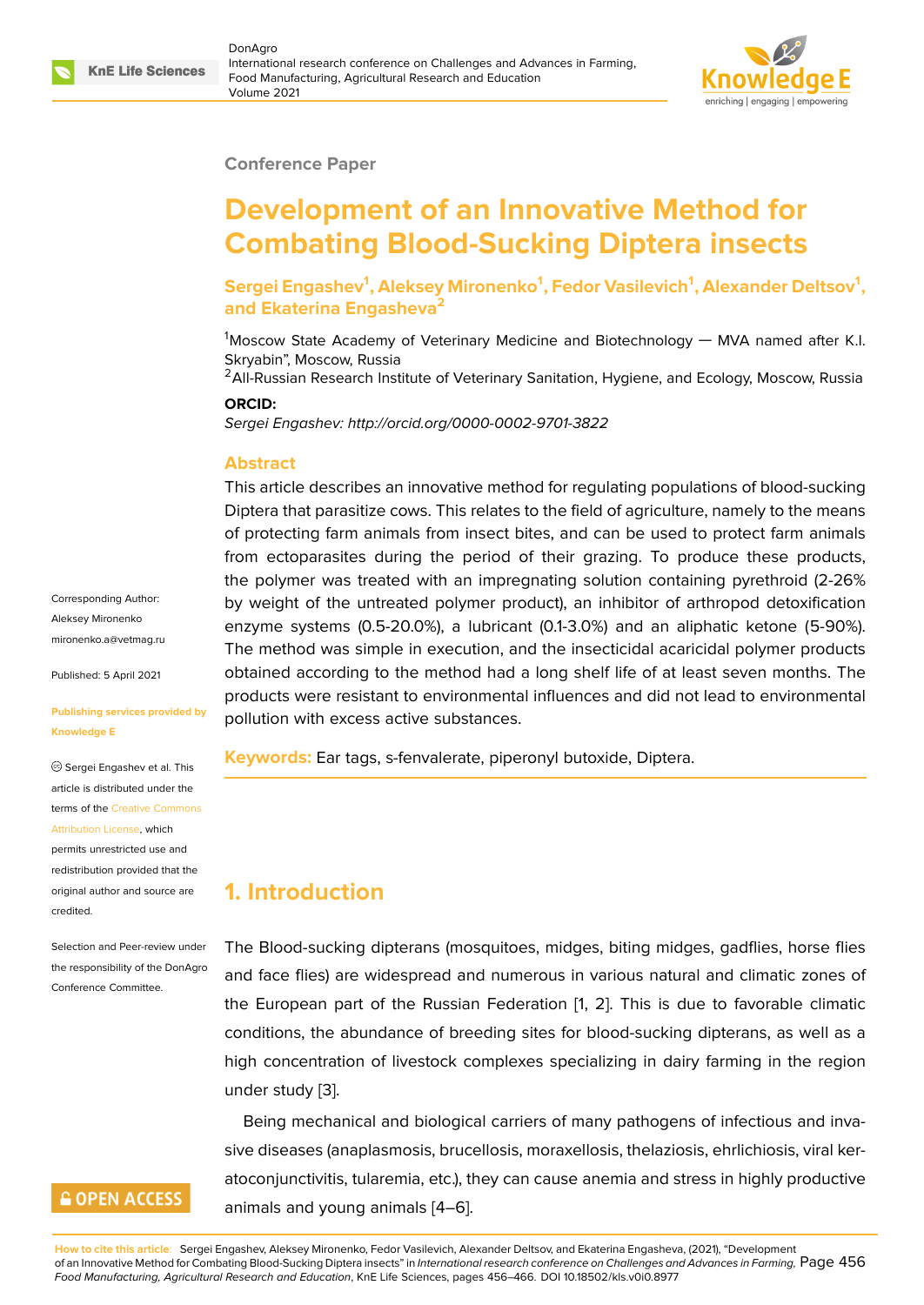The economic damage from parasitizing dipterans on cattle, due to reduced productivity, stress, and culling of animals from the herd, significantly exceeds the losses caused by infectious diseases, and is measured in hundreds of millions of rubles a year [2, 7].

Currently, the protection of cattle from ectoparasites is carried out using multiple treatments of the skin and hair of animals with solutions of insecticides and repellents [[8\]](#page-8-3).

However, this method contains a number of disadvantages, which include: the laboriousness of carrying out protective measures that require special equipment, as well [as](#page-8-4) the construction of special corrals for livestock, the uneconomical consumption of insecticidal and repellent solutions during application to the skin of an animal, leads to an undesirable accumulation of active substances in the body. animals and environmental pollution [3, 7, 9].

The drugs existing on the market from the group of organophosphorus compounds and carbamates, used for the purpose of multiple treatments of dairy cattle from bloodsucking d[ip](#page-8-0)t[er](#page-8-5)[an](#page-9-0)s, are ineffective in the spring-summer and early autumn periods, are economically unfeasible and require improvement [10].

1. Prospects for the use in veterinary medicine of individual polymer ear tags impregnated with synthetic pyrethroids for cattle completely replace repeated treatments of animals with repellents and insecticides and allo[w lo](#page-9-1)ng-term control of ectoparasite populations with minimal financial and labor costs). The use of preparations in the form of individual polymer products contributes to the preservation of dairy and meat productivity of animals, does not pollute the environment and minimizes the contact of veterinarians, thereby reducing the level of stress received in the process of constant treatments[11, 12].

The use of insecticides in veterinary medicine can significantly reduce the population of blood-sucking insects, thereby bypassing the risk of transmission of diseases to animals and h[um](#page-9-2)[an](#page-9-3)s. However, the frequent use of insecticides of various chemical groups (organochlorine compounds, organophosphorus compounds, carbamates, pyrethroids) leads to environmental pollution and the emergence of resistant insect populations [7, 13]. According to numerous research results, synthetic pyrethroids, which are effective at low doses, have high insecticidal activity and repellent properties for dipterans, turned out to be the most promising for treating animals against gnats and flies. Low toxicity [fo](#page-8-5)r [w](#page-9-4)arm-blooded animals and the duration of action puts synthetic pyrethroids in no competition with other groups of chemicals for treating cattle [4, 9, 14].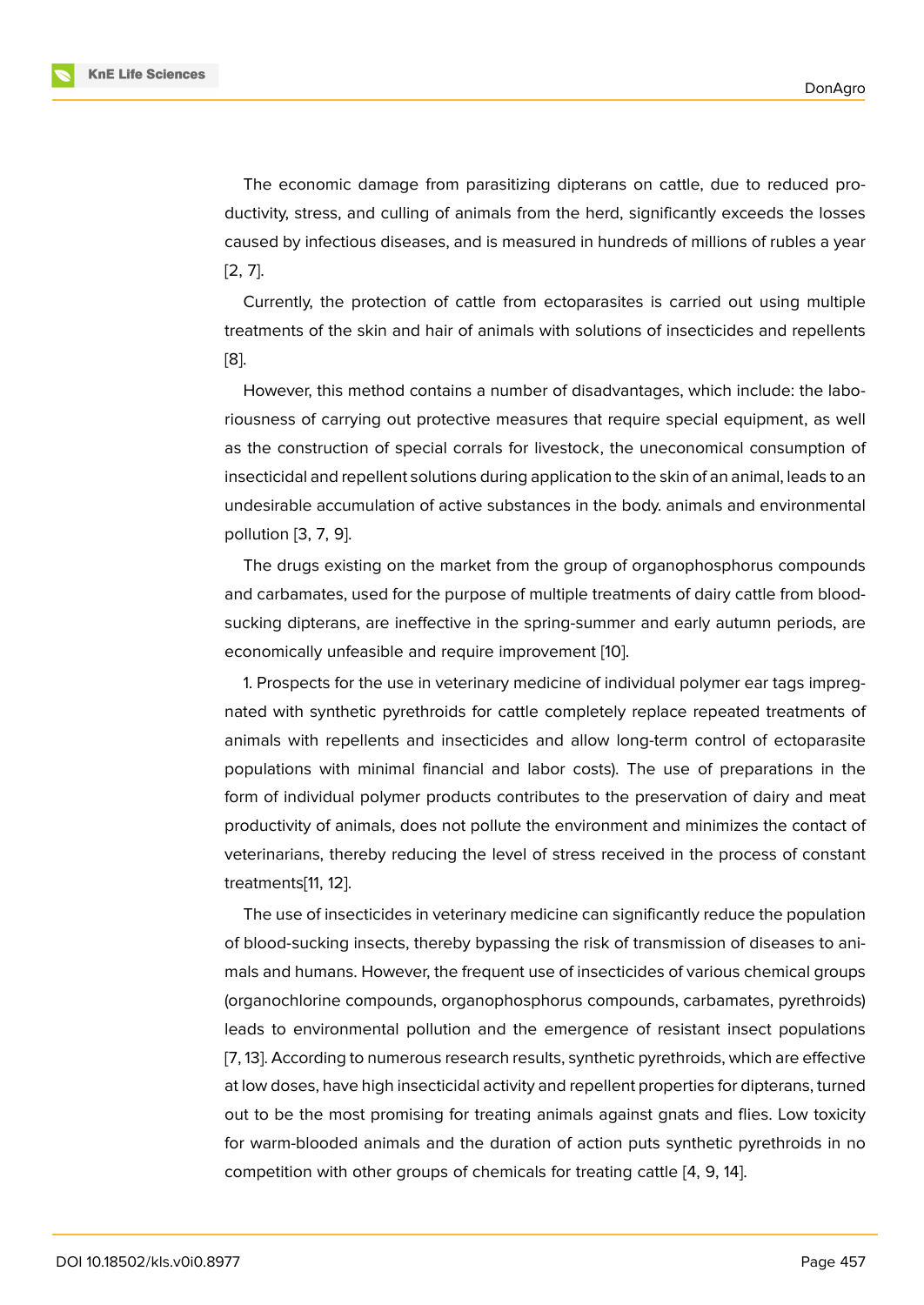Constant control of populations of blood-sucking dipterans with the help of individual ear tags and tail tapes is more economically profitable than using a large amount of toxic insecticidal solutions for the same purpose, and the successful testing of the new principle of livestock protection entailed the further development of methods for its implementation, as well as the determination of the most effective fillers and their concentrations [2, 15].

In this regard, alternative methods of livestock protection are being developed, which allow for a long-term control of the populations of blood-sucking dipterans and zoophilous flies [w](#page-8-3)i[th](#page-9-5) minimal labor and treatment and prophylactic costs All of them are based on the principle of individual long-term protection, which consists in the use of various kinds of devices, attached in one way or another to the animal and consisting of a solid filler in which a substance of substances highly toxic to insects (insecticides), but safe for animals, is homogeneously distributed [16, 11, 14]

The practical implementation of this principle was first undertaken in 1970 to protect cattle from the small cow burner Haematobia irritans. By putting wax bars containing crotoxifos on 23-33% of the heads in a herd, they were able to achieve satisfactory protection of the entire herd within a week. and when using resin collars impregnated with dichlorvos, bars on neck chains and ear tags, 100% control of flares was achieved for a week or a month [17].

There are various forms of livestock protection, but one of the most effective, allowing to control populations of ectoparasites with minimal labor and drug costs, is the use of polymer products m[ad](#page-9-6)e from a filler stuffed with an insecticide. The use of polymer products to protect animals from ectoparasites completely replaces repeated treatments of animals with repellents and insecticides, does not pollute the environment and contributes to the preservation of the productivity of farm animals [8, 16, 18].

Gradually released from the surface of the polymer product, the active components are transferred to the skin and hair and are distributed throughout the animal's body. When insects come into contact with the scalp, the active compone[nts](#page-8-4) [sh](#page-9-7)[ow](#page-9-8) their insecticidal effect, causing the death of dipterans attacking animals. The strong adhesion of the active components of the tag with the secretion of the sebaceous glands ensures their high resistance to atmospheric precipitation [19].

A known method of manufacturing insecticidal tags for farm animals, including placing a replaceable distribution element in the form of a porous container filled with an insecticidal composition, on a plastic tag (see, for exam[ple,](#page-9-9) WO 8503197, 1985). However, the technical resource of such an element is very small, and the assembly-disassembly of such an element on a plastic tag creates intractable problems [9, 15, 20, 21]. Closest to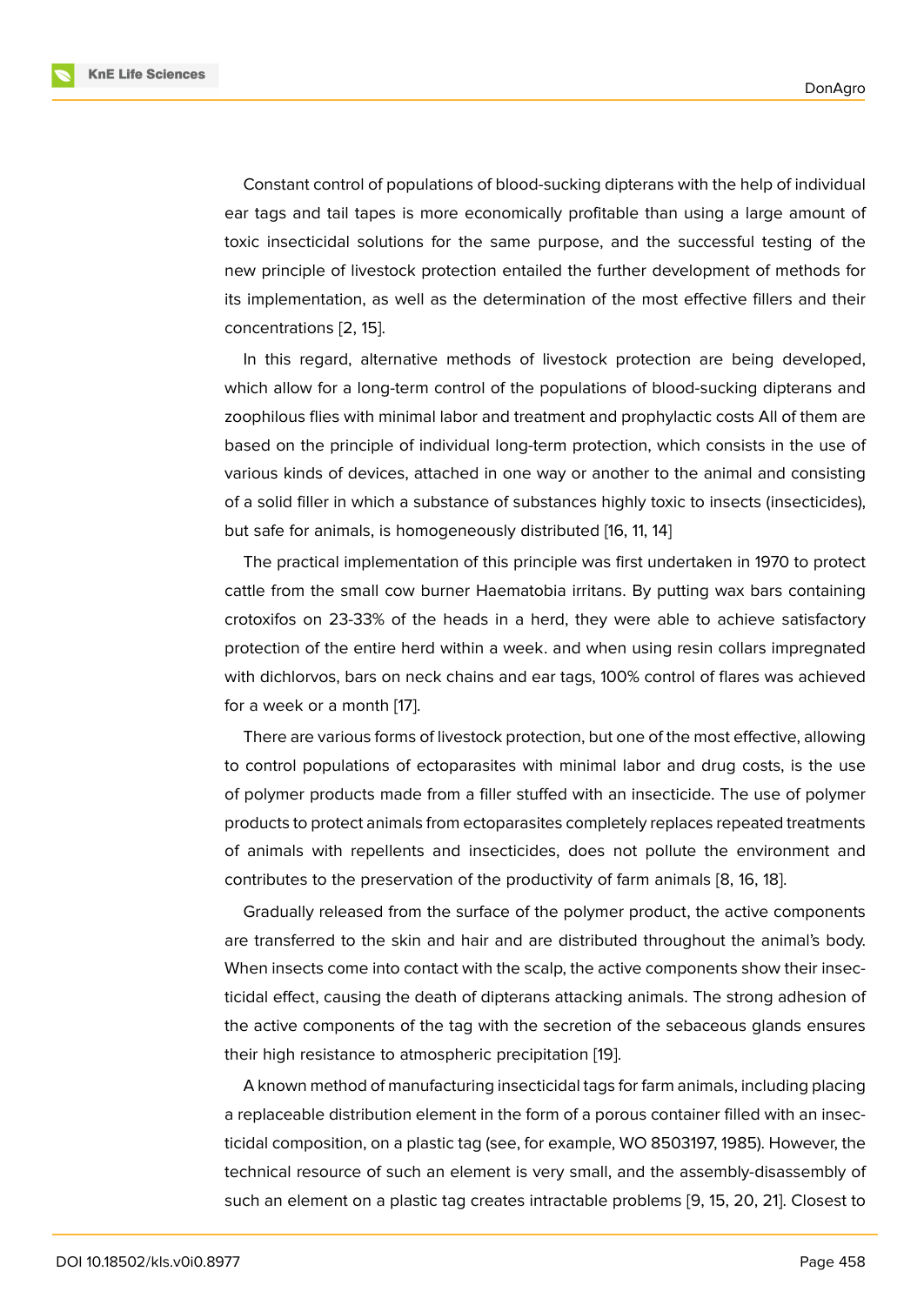the claimed one is a method including mixing a solid polymeric organic macromolecular substance, a plasticizer and a pesticide, followed by the manufacture of insecticidal tags by injection molding (see, for example, US 4265876, 05.05.1981).

However, the known method is technologically complex, and the tags produced by the known method are quite fragile [22]. The task of the group of inventions is to improve the consumer qualities of an insecticidal polymer product while simplifying the method for its manufacture.

The study was to develop and st[udy](#page-10-0) the effectiveness of using a prolonged-release drug in the form of an individual ear tag for the fight against blood-sucking dipterans [1, 23, 24].

# **[2](#page-8-6)[. M](#page-10-1)[et](#page-10-2)hods and Equipment**

Research on the development of the drug was carried out at the Department of Parasitology and Pharmacology on the basis of the Federal State Budgetary Educational Institution of Higher Professional Education "Moscow State Academy of Veterinary Medicine and Biotechnology - MVA named after M.V. K.I. Scriabin "and the Scientific Center "Agrovetzashchita" (LLC "AVZ animal health").

In the development of the drug, polymer tags were used, which are yellow plates in the form of a regular hexagon with rounded corners, while one of the vertices of the hexagon is made elongated, and a hole is made on it for fastening. Overall dimensions: 103.5 mm length, 78.1 mm width and 1.7 mm thickness, weight 11.55 g. The tag is made by injection molding, made of Sh-51 polymer. The dielectric parameters of the polymer were measured at a frequency of 1 MHz - dielectric constant  $\epsilon$  = 3.1, loss tangent tan $\alpha$  $= 1.1 \cdot 10 - 2.$ 

Saturation limit testing was performed as follows. 1 liter of acetone (moisture 0.01%) is placed in a beaker with a volume of 2 liters. A tag was hung on a fluoroplastic holder in such a way that it was completely immersed under the acetone layer, but did not touch the glass walls.

The saturation was determined by weighing at an interval of 10 minutes until the end of the weight change. 110 minutes after the start of saturation, the tag weight was 21.44 g, and then the weight did not change. Thus, a Sh-51 PVC tag with an initial weight of 11.51 g absorbed 9.93 g of acetone, which corresponds to 86.3% of the initial weight of the polymer product.

Impregnation of tags with active substances was carried out as follows. In a polyethylene barrel with a volume of 30 liters, equipped with a hermetically sealed lid, 50 tags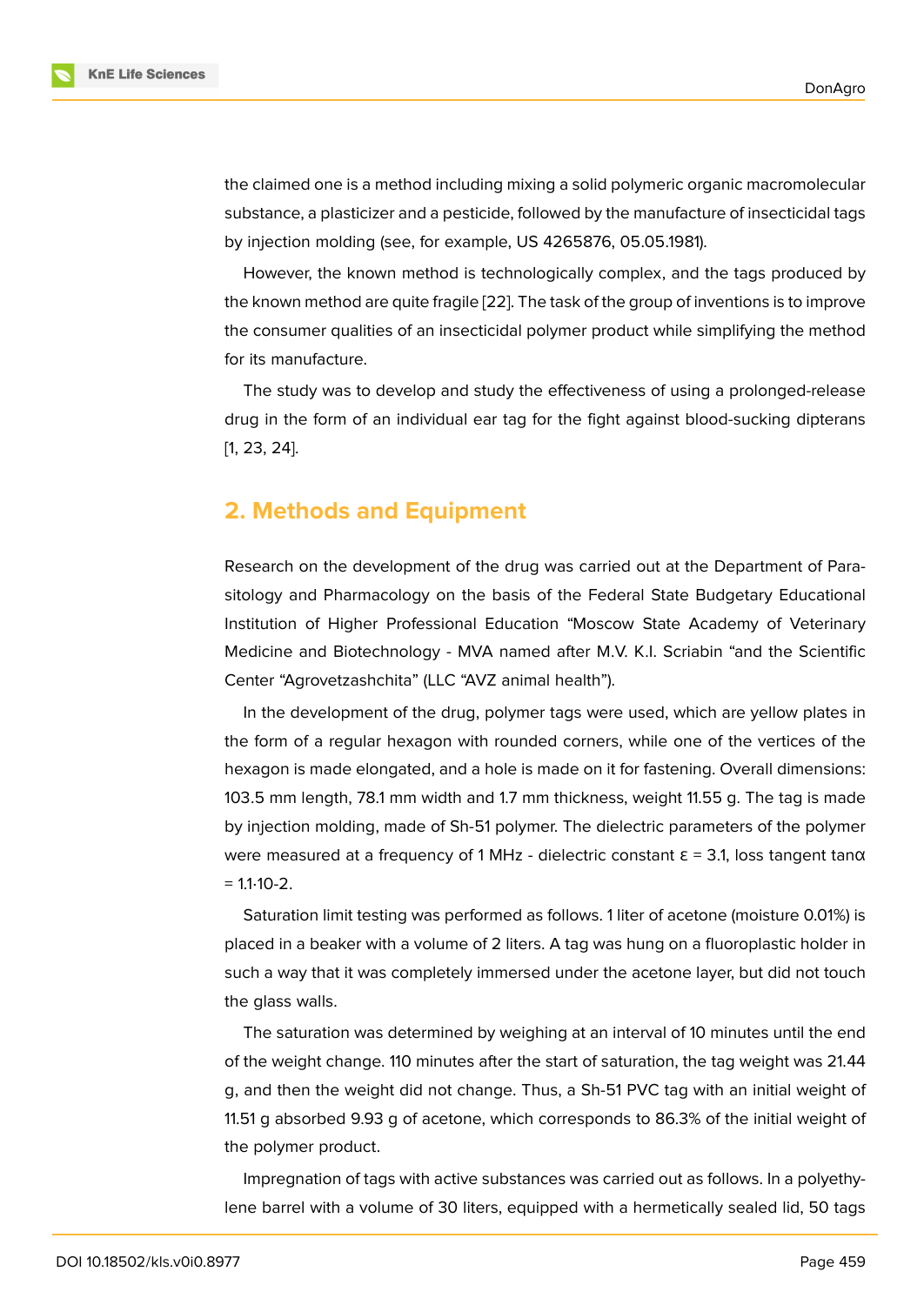**KnE Life Sciences** 

were placed, with a total weight of 577.4 g, 83.0 g of S-fenvalerate (14.4% of the weight of tags) and 100 g of piperonyl butoxide (17, 3% of the weight of the tags), as well as 2.5 g of PEG-400 stearate as a lubricant (0.4% of the weight of the tags) and 92 g of acetone (18.5% of the maximum amount of acetone absorbing this polymer).

The barrel was hermetically sealed and installed in a gravity mixer frame with an axis of rotation located at an angle of 45 ° to the barrel axis (the device is known in the art as a "drunken barrel" mixer).

The shaft drive was equipped with an electric motor with a gearbox, while the electric motor was powered through a frequency converter, which made it possible to adjust the rotation speed from 5 to 60 rpm. The rotation speed was set to 10 rpm and the impregnation process was carried out for 2 hours. After that, the barrel was removed from the frame, opened and the ear tags were dried in an open barrel at room temperature to constant weight - within 24 hours. After drying, the weight of the treated tags was 720 g.

For the products obtained, the content of insecticidal-repellent components (Sfenvalerate and piperonyl butoxide) and the change in geometric dimensions and strength characteristics are determined.

The strength characteristics of the product and their changes during processing were determined as follows. The tag was secured from above and below with special flat clamps. A 7 kg weight was placed on the weighing platform, to which a lower clamp was attached. A hand hoist, placed on a movable arm, was fixed to the upper clamp. Using a reducer, the hoists slowly increase the load on the product until it breaks. At the moment of rupture, the difference between the initial weight of the load (74.45 kg) and the readings of the balance at the moment of rupture was recorded. Measurement of product strength (tensile strength) is calculated according to formula 1, change in product tensile strength - according to formula 2.

$$
F(H) = (m_0 - m_p) \times 9.8,
$$
 (1)

where:

 $m_0$  - indication of the balance before rupture, kg;

 $m_p^{}$  - indication of the balance at the moment of rupture, kg;

9.8 - acceleration of gravity, m/s.

$$
\Delta F(\%) = (F_1 - F_0) \times 100/F_0,\tag{2}
$$

where:

F0 is the tensile strength of the product before impregnation, N;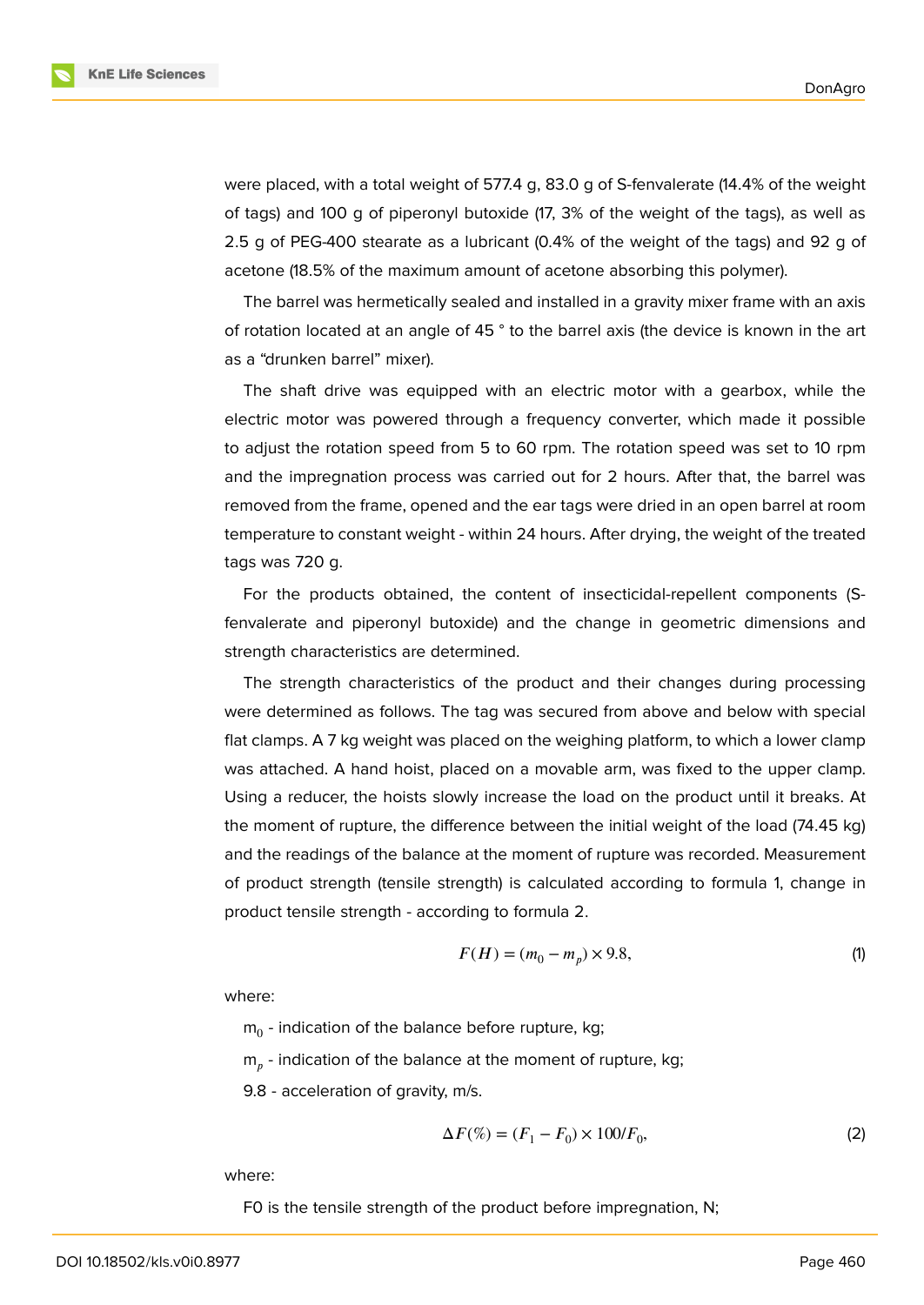

F1 is the tensile strength of the processed dried product after.

The test results are shown in Table 1.

Testing of the ear tags obtained on flies (*Musca domestica L*.) is carried out as follows: the flies are released into the cages with tags and in containers with water. The number of insects in each cage is from 92 to 125 individuals. Observations are carried out daily and continuously - for 7-8 hours, the behavior of flies is noted. Dead flies are removed and counted as they appear. Room temperature 20-28 ° C and relative humidity from 50 to 70% correspond to the accepted conditions for conducting experiments with winged flies.

Testing the ear tags obtained on mosquitoes (*Culicidae*) is carried out as follows: the mosquitoes are released into the cages with tags and in containers with water. The number of insects in each cage is from 30 to 50 individuals. The observation is carried out continuously for 7-8 hours, the reaction of the mosquitoes is noted. Dead mosquitoes are removed as they appear and counted. Room temperature 23-28 ° C and relative humidity from 50 to 70% correspond to the accepted conditions for conducting experiments with winged mosquitoes.

The test of the obtained tags on the imago of a rat flea (*Nosopsyllus fasciatus*) is carried out as follows: the repellent effect is determined in a cylinder with a volume of 1 liter. Thirty adults of a rat flea are poured onto the bottom of the cylinder. Flea activity is determined (control option - coarse calico strip). The experimental variant is a strip of coarse calico 40 cm. long, at a height of 15 cm from the bottom of the vessel. An area of 5 cm is treated with a means, then an untreated coarse calico.

The insecticidal effect is determined by the method of group replanting of fleas on tags. Contact time 5 and 10 minutes. Damage and mortality records - after 24 hours.

The coefficient of repellent action (CRA) is calculated by the formula (3):

$$
CRA = \frac{A - B}{A} \times 100\%,\tag{3}
$$

where:

A - the number of fleas in the control for 15 minutes;

B - the number of fleas in the experiment for 15 minutes;

100 - translation in %.

The results of tests of the obtained tags on flies, mosquitoes, imago of a rat flea are presented in tables 2-5.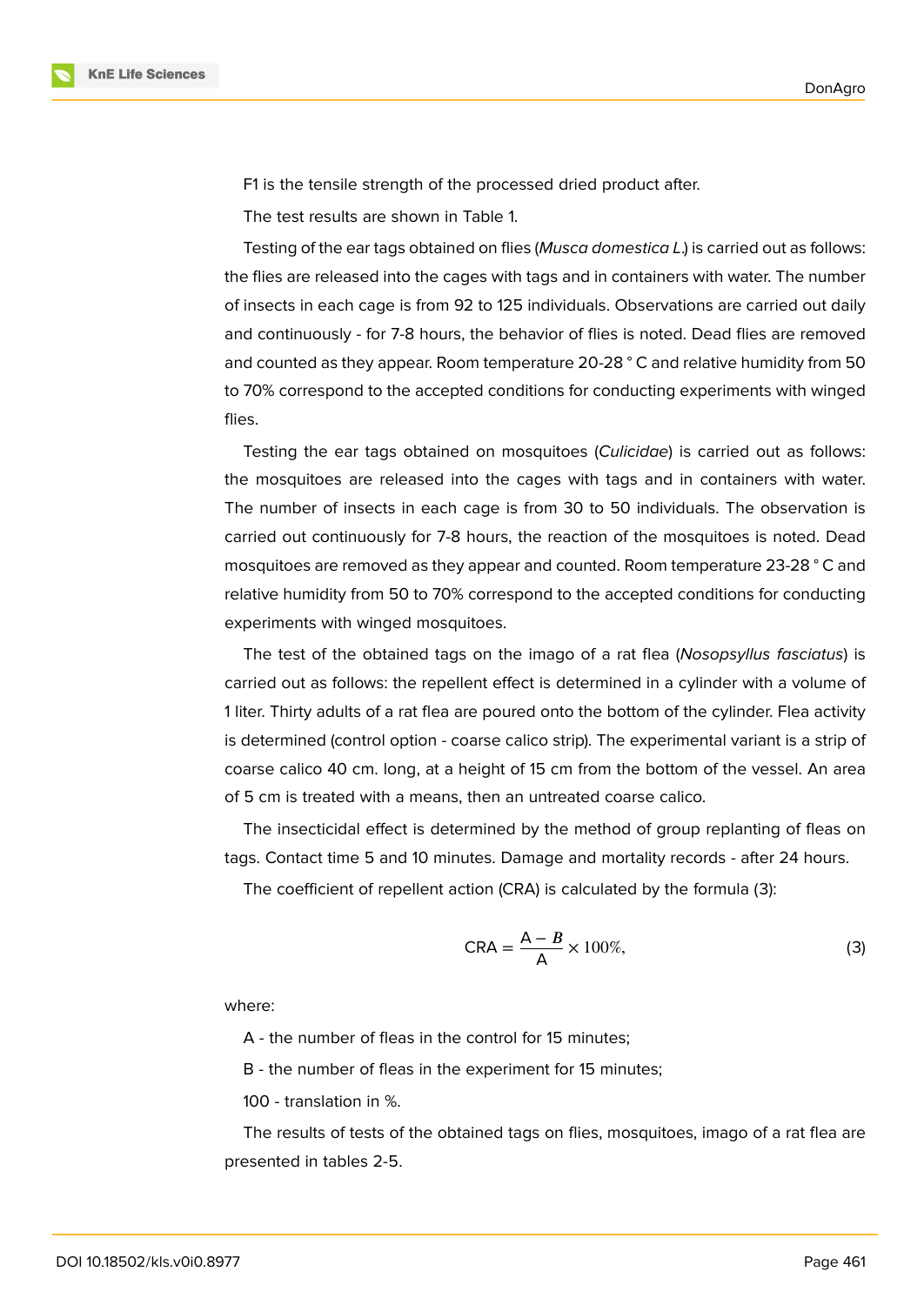

|                                                                      | Parameters before impregnation |                          | Parameters after impregnation                                   |                               |                                 |                                        |                          |                                         |  |  |
|----------------------------------------------------------------------|--------------------------------|--------------------------|-----------------------------------------------------------------|-------------------------------|---------------------------------|----------------------------------------|--------------------------|-----------------------------------------|--|--|
| Geometric<br>dimensions                                              | Average<br>weight 10<br>grams  | F-tensile<br>strength, H | Geometric<br>dimensions                                         | Average<br>weight 10<br>grams | S-Fenvalerate<br>content wt., % | Piperonyl<br>butoxide<br>content wt. % | F-tensile<br>strength, H | Difference F-<br>tensile<br>strength, H |  |  |
| Length 103.5<br>mm: Width<br>78.1 mm:<br><b>Thickness</b><br>1.7 mm. | 11.55                          | 472                      | Length 109.1<br>mm: Width<br>$82.3$ mm:<br>Thickness 1.8<br>mm. | 109.4                         | 9,6                             | 12.4                                   | 325                      | $-31.1$                                 |  |  |

TABLE 1: Test results for polymer products (ear tags)

TABLE 2: The results of studying the effectiveness of action on flies (*Musca domestica L*.)

| The effectiveness of the drug against flies, % |                   |      |      |        |                |           |                |        |      |        |      |          |     |
|------------------------------------------------|-------------------|------|------|--------|----------------|-----------|----------------|--------|------|--------|------|----------|-----|
| After 20 minutes<br>1 hour                     |                   |      |      | 2 hour |                | 3 hour    |                | 4 hour |      | 6 hour |      | 24 hours |     |
| 1 Experi-<br>ence                              | 2 Experi-<br>ence |      |      |        | $\overline{2}$ |           | $\overline{2}$ |        |      |        |      |          |     |
| 7.7                                            | 9.2               | 11,5 | 16.1 | 23,0   | 27.5           | 23,0 32,0 |                | 57.5   | 34,4 | 57.6   | 87.4 | 100      | 100 |

# **3. Results**

The tag has a pronounced insecticidal effect of protection against flies, causing 100% death of flies after 1 day. Thus, we have established the presence of an insecticidal action against flies.

TABLE 3: The results of studying the effectiveness of action on mosquitoes (*Culicidae*).

| The effectiveness of the drug against mosquitoes, % |                 |      |                 |                          |                 |                 |                 |  |  |  |
|-----------------------------------------------------|-----------------|------|-----------------|--------------------------|-----------------|-----------------|-----------------|--|--|--|
| After 5 minutes                                     | 1 hour          |      | 2 hour          |                          | 3 hour          |                 |                 |  |  |  |
| No 1 experience                                     | No 2 experience | No 1 | No <sub>2</sub> | No <sub>1</sub>          | No <sub>2</sub> | No <sub>1</sub> | No <sub>2</sub> |  |  |  |
| 38,0<br>37,5                                        |                 | 100  | 100             | $\overline{\phantom{0}}$ |                 | -               |                 |  |  |  |

The tag showed a high insecticidal effect: the death of mosquitoes within the first hour from the beginning of the experiment was 100% in both experiments. Thus, the presence of insecticidal action of insecticidal tags on mosquitoes was established.

| TABLE 4: The tests results on the adult rat flea |  |  |  |  |  |  |  |
|--------------------------------------------------|--|--|--|--|--|--|--|
|--------------------------------------------------|--|--|--|--|--|--|--|

| <b>Samples</b>  | tact), % death | insecticidal action (forced con- | insecticidal action (free contact), % death        |                                                   |              |  |  |  |  |
|-----------------|----------------|----------------------------------|----------------------------------------------------|---------------------------------------------------|--------------|--|--|--|--|
|                 | 5 min          | $10 \text{ min}$                 | 3 insects<br>emerge from<br>an open<br>vessel, min | coefficient of<br>repellent<br>action (CRA),<br>% | Paralyzed, % |  |  |  |  |
| Raw tag         | $\Omega$       | $\Omega$                         | $3,75$ min                                         |                                                   | $\circ$      |  |  |  |  |
| Impregnated tag | 96,2           | 100                              | <b>No</b>                                          | 93,8                                              | 90           |  |  |  |  |
|                 | 100            | 100                              | <b>No</b>                                          | 86,7                                              | 90           |  |  |  |  |

The insecticidal effect of the tag is achieved within 10 minutes - complete death of the imago of the rat flea is observed. Presence of a high repellent action of the tag on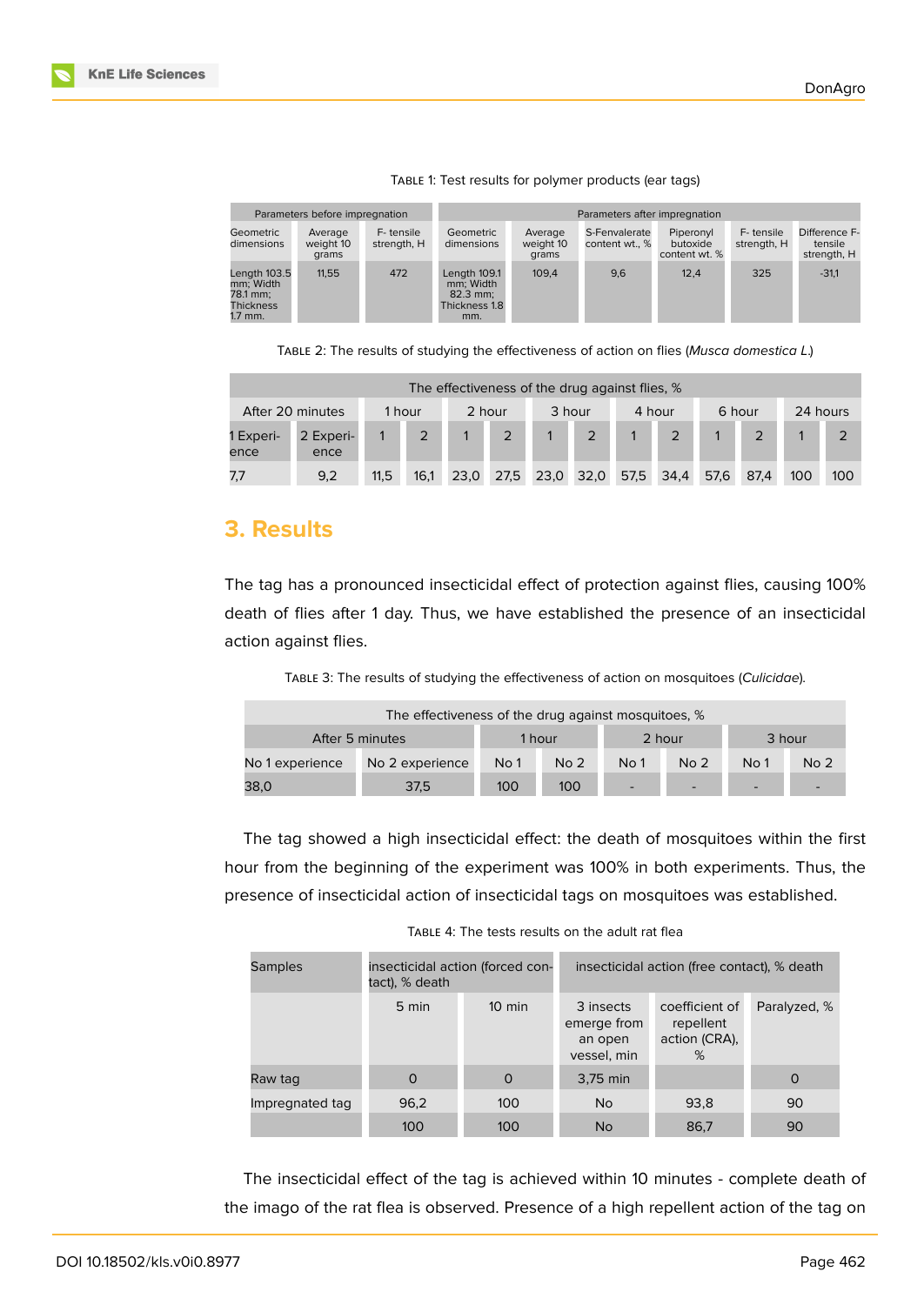

the imago of a rat flea was established, the coefficient of repellent action (CRA) for 15 minutes was 86.7-93.8%, paralysis reaches 90%.

# **4. Discussion**

Despite the large amount of scientific data and publications on the effectiveness of using individual multi-dose containers with substances to combat blood-sucking Diptera in animal husbandry, ear tags are the most practical, easy to manufacture and use.

this form of the drug allows for long-term control over populations of blood-sucking insects, is less dangerous for the environment and does not act on insects that do not show interest in farm animals.

## **5. Conclusion**

The ear tag has a high insecticidal effect: the death of flies within the first hour from the beginning of the experiment was 93.1% in the first experiment and 87.3% in the second. The death of mosquitoes within the first hour from the beginning of the experiment was 100% in both experiments.

The presence of a high repellent and insecticidal effect on the imago of a rat flea was established, the coefficient of repellent action (CRA) for 15 minutes was 86.7-93.8%, paralysis reaches 90%.

Thus, the presence of a pronounced insecticidal and repellent effect of tags on flies, mosquitoes and an imago rat flea was established.

The insecticidal effect of the drug is achieved within 10 minutes - complete death of imago insects is observed.

# **Funding**

Research and development was carried out with the financial and scientific support of the «Research center Agrovetzashchita» and the pharmaceutical company «AVZ» Ltd, Russia.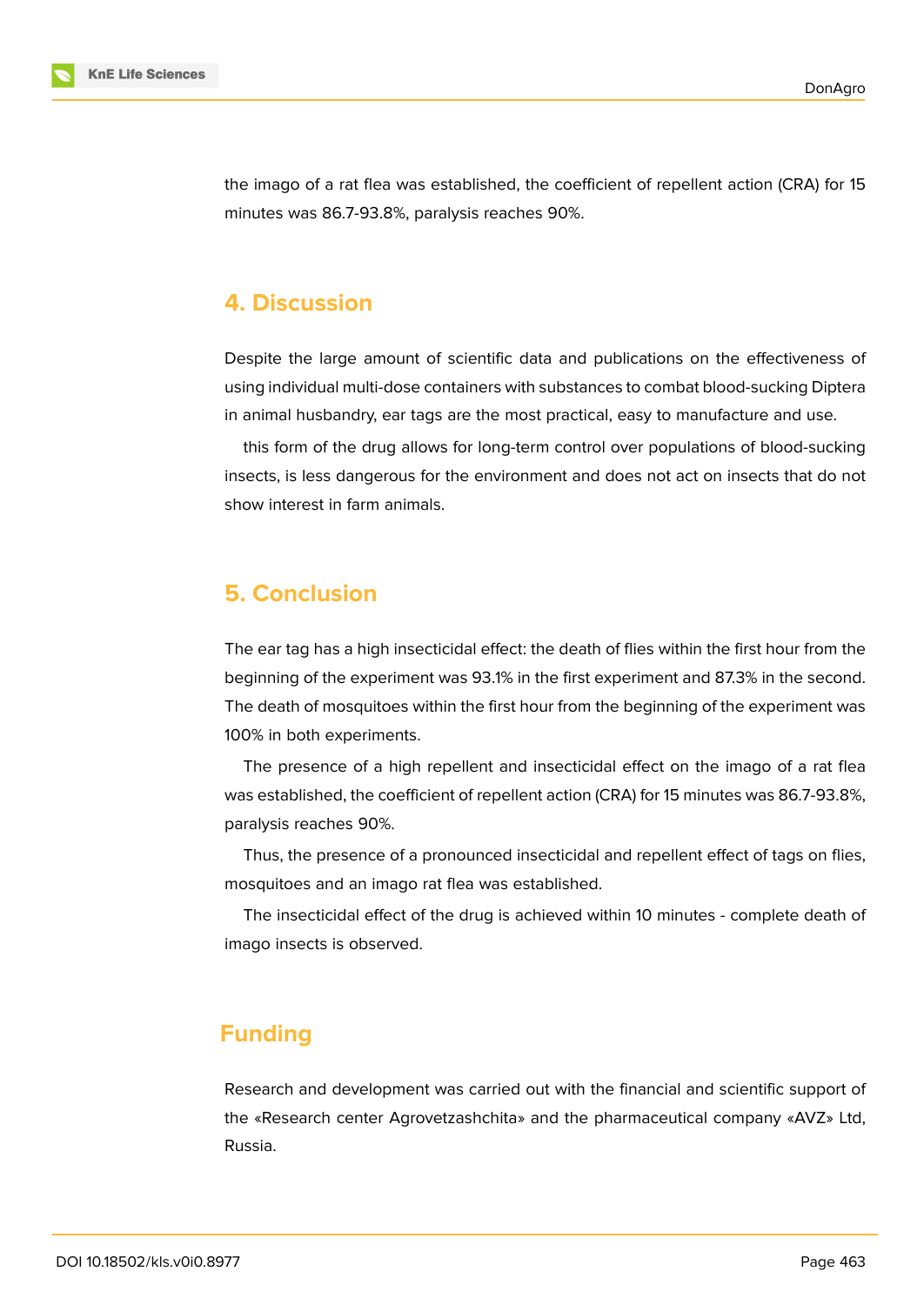# **Acknowledgement**

The authors would like to thank their colleague for their contribution and support to the research. They are also thankful to all the reviewers who gave their valuable inputs to the manuscript and helped in completing the paper.

# **Conflict of Interest**

The authors have no conflict of interest to declare.

### **References**

- [1] Avila-Rodriguez, V., *et al*. (2015). Pupal Parasitoids (Hymenoptera: Pteromalidae) of Filth-Breeding Flies (Diptera: Muscidae) of Dairy Stables of Jalisco. *Southwestern Entomologist*, vol. 40, issue 1, pp. 141-149.
- <span id="page-8-6"></span>[2] Engashev, S. V., *et al*. (2019). Еar Tallies and Preparations in form Spot-On Flyblock and their Efficiency for Cattle. *Veterinary Medicine Journal Veterinary,* vol. 12, pp. 34-39.
- <span id="page-8-3"></span>[3] Denning, S. S., Washburn, S. P. and Watson, D. W. (2014). Development of a Novel Walk-Through Fly Trap for the Control of Horn Flies and other Pests on Pastured Dairy Cows. *Journal of Dairy Science* vol. 97, pp. 4624-4631. doi: https://doi.org/10. 3168/jds.2013-7872
- <span id="page-8-0"></span>[4] Adams, M. E. (1980). Neural and behavioral correlates of pyrethroid and DDTtype poisoning in the house fly, *Musca domestica* L. *Pesticide [Biochemistry and](https://doi.org/10.3168/jds.2013-7872) [Physiology,](https://doi.org/10.3168/jds.2013-7872)* vol. 13, pp. 137-147.
- <span id="page-8-1"></span>[5] Ahrens, Е. H. and Gocke, J. (1979). Season Long Horn Fly Control with an Insecticide - Impregnated Ear Tag. *Journal of Economic Entomology*, vol. 72, pp. 214-215.
- [6] Arena, A. C., *et al*. (2008). Fenvalerate, a Pyrethroid Insecticide, Adversely Affects Sperm Production and Storage in Male Rats. *Journal of Toxicology and Environmental Health, Part A*, vol. 71, issue 23, pp. 1550–1558.
- <span id="page-8-2"></span>[7] Novak, M. D. (2020). Dynamics of the Number of Horseflies and Zoophilous Flies in the Central Region of the Russian Federation. *Veterinary Medicine Journal,* vol. 6, pp. 28-32.
- <span id="page-8-5"></span><span id="page-8-4"></span>[8] Baldacchino, F., *et al*. (2013). Transmission of Pathogens by Stomoxys Flies (Diptera, Muscidae): a Review. *Parasite,vol.20* pp. 20-26. doi.org/10.1051/parasite/2013026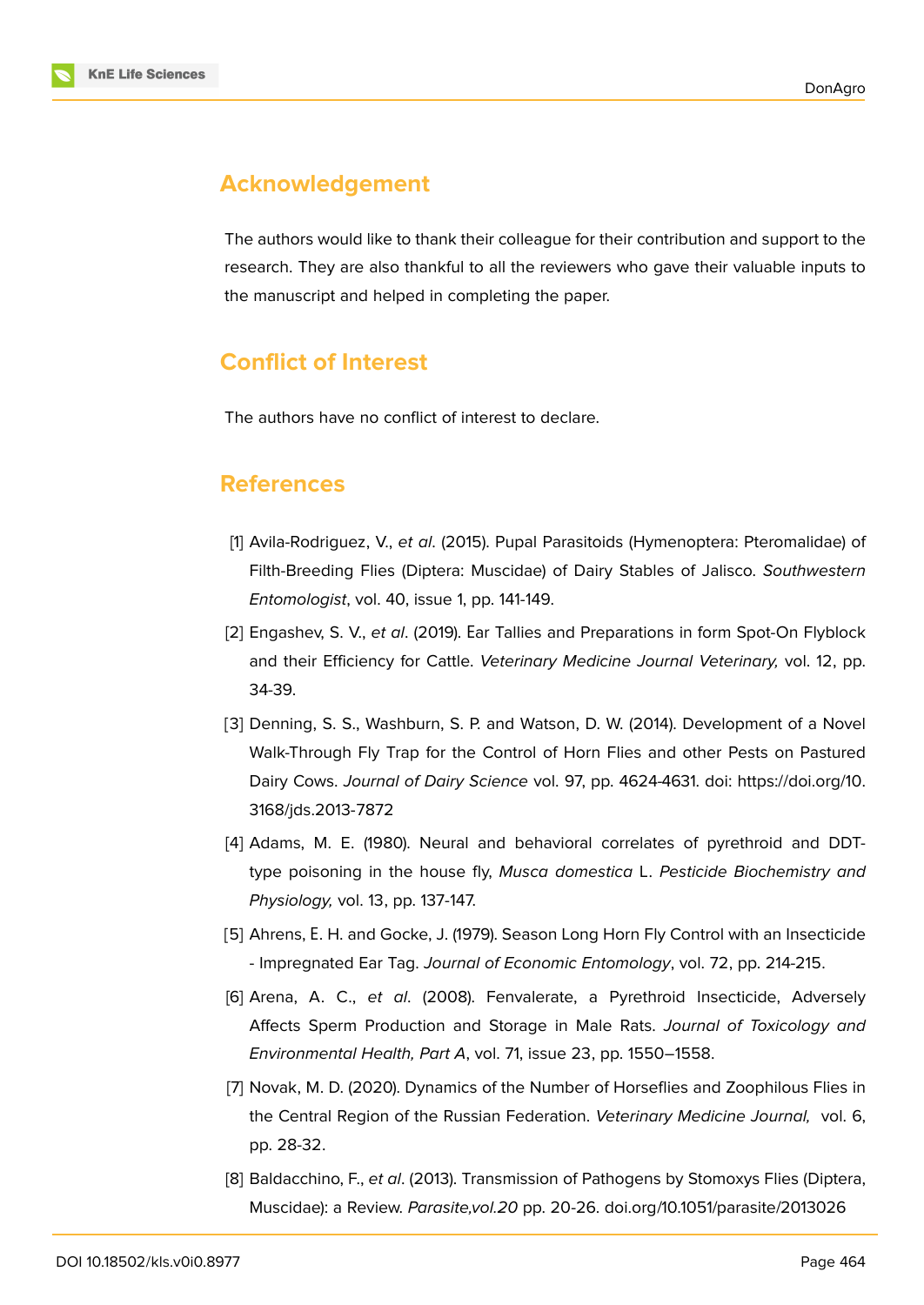

- <span id="page-9-0"></span>[9] Benelli, G. and Pavela, R. (2018). Beyond Mosquitoes - Essential Oil Toxicity and Repellency against Bloodsucking Insects. *Industrial Crops and Products,* vol. 117, pp. 382-392.
- <span id="page-9-1"></span>[10] Beresford, D. V. and Sutcliffe, J. E. (2008). Male Stable Fly (*Stomoxys Calcitrans*) Response to CO<sub>2</sub> Changes with Age: Evidence from Wind Tunnel Experiments and Field Collections. *Journal of Vector Ecology.* vol. 33, issue 2, pp. 247-254.
- <span id="page-9-2"></span>[11] Beresford, D. V. and Sutcliffe, J. F. (2017). Evidence for Sticky Trap Avoidance by Stable Fly, *Stomoxys Calcitrans* (Diptera: Muscidae), in Response to Trapped Flies. *Journal of the American Mosquito Control Association.* vol. 33, issue 3, pp. 250-252.
- <span id="page-9-3"></span>[12] Burns, C. J. and Pastoor, T. P. (2018). Pyrethroid Epidemiology: A Quality-Based Review. *Critical Reviews in Toxicology*, vol. 48, issue 4, pp. 297–311.
- <span id="page-9-4"></span>[13] Weeks, E. N. I., *et al*. (2017) Effects of Four Commercial Fungal Formulations on Mortality and Sporulation in House Flies (*Musca Domestica*) and Stable Flies (*Stomoxys Calcitrans*). *Medical and Veterinary Entomology*, vol. 31, issue 1, pp. 15- 22.
- [14] Harvey, T. L. and Brethour, J. R. (1983). Controlling Horn Fly (Diptera; Muscidae) in Cow-Calf Herds with Insecticide-Impregnated Ear Tag Treatments of Nursing Calves. *Journal of Economic Entomology*, vol. 76, pp. 117—118.
- <span id="page-9-5"></span>[15] Elliot, S. and Krafsur, R. D. (1997). Bionomics of the Face Fly, *Musca Autumnalis*. *Annual Review of Entomology,* vol. 2, pp. 503-523.
- <span id="page-9-7"></span>[16] Esaulova, N. V., *et al*. (2018). Flyblock Insecticidal Tags — A Reliable Way to Protect Cattle from Bloodsucking Insects and Ixodic Ticks. *Journal of Dairy and Beef Cattle Farming,* vol. 3, pp. 29-33.
- <span id="page-9-6"></span>[17] Wang, J., *et al*. (2012). The Insecticide Synergist Piperonyl Butoxide Inhibits Hedgehog Signaling: Assessing Chemical Risks. *Toxicological Sciences: An Official Journal of the Society of Toxicology*, vol. 128, issue 2, pp. 517–523.
- <span id="page-9-8"></span>[18] Esaulova, N. V. (2020). About Long-Term Protection of Cattle from Blood-Sucking Insects and Ixodid Ticks. *Journal Veterinary of Agricultural Animals*, vol. 4, pp. 55- 61.
- <span id="page-9-9"></span>[19] Miller, J. A., *et al*. (1981). Larvicidal activity of Merck MK-933, an Avermectin, against the Horn Fly, Stable Fly, Face Fly, and House Fly. *Journal of Economic Entomology*, vol. 74, pp. 608-611.
- [20] Teskey, H. J. (1990). The Horse Flies and Deer Flies of Canada and Alaska (Diptera: Tabanidae). *Agriculture Canada*, vol. 2, pp. 380-381.